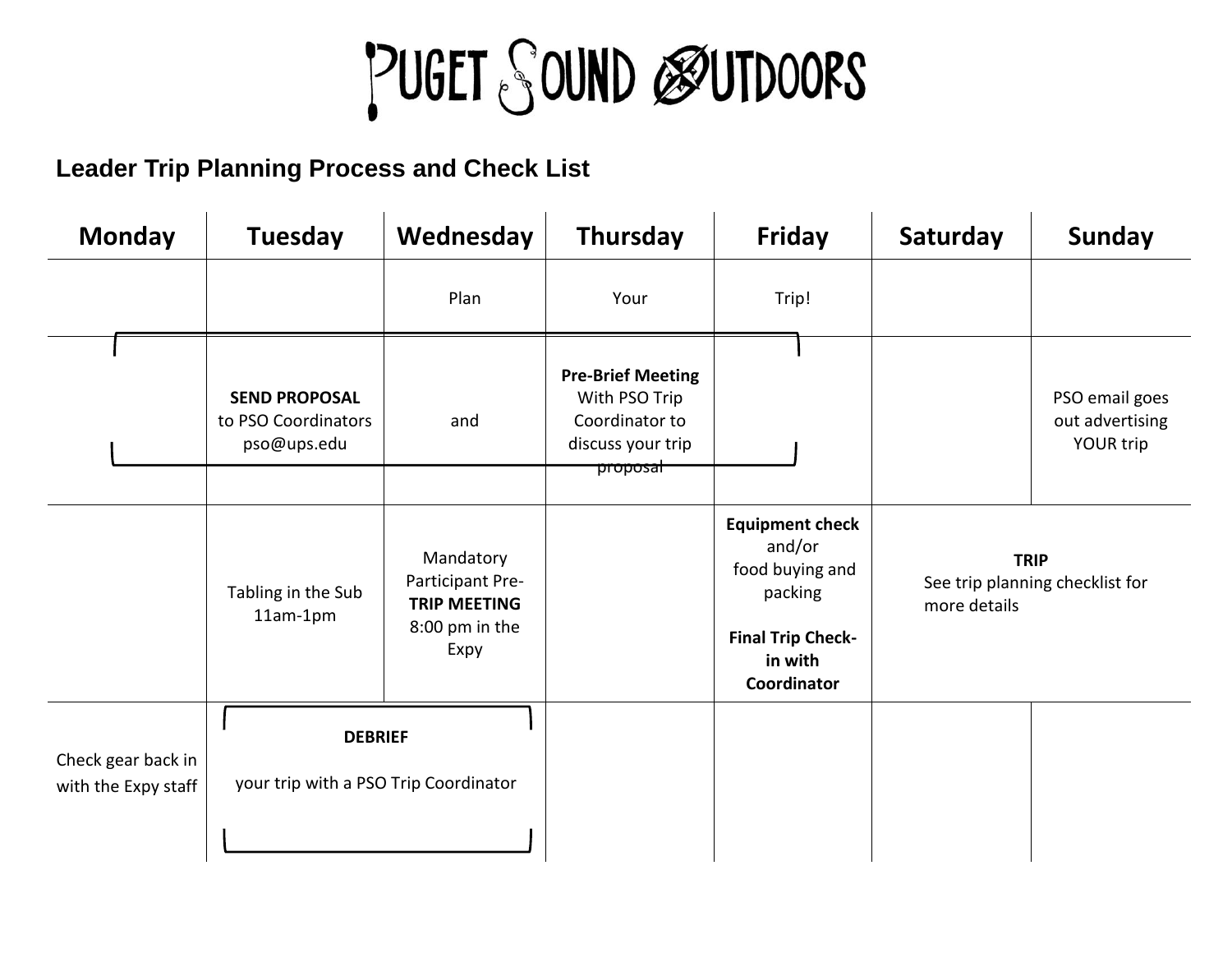## **Trip Planning Checklist**

| <b>Trip Proposal and Planning</b>          |                                                                                                                                              |  |  |  |  |  |  |  |
|--------------------------------------------|----------------------------------------------------------------------------------------------------------------------------------------------|--|--|--|--|--|--|--|
|                                            | Have an idea for a trip or a co-leader and a day trip or weekend trip in mindyeah!                                                           |  |  |  |  |  |  |  |
|                                            | What is the trip about (objective/themegourmet cooking, ? Who is it aimed at? What are the risks involved?                                   |  |  |  |  |  |  |  |
|                                            | Fill out a trip proposal with the basics and email it to the PSO Trips Coordinator -Alaina Geibig and Amy Colliver<br>pso@pugetsound.edu     |  |  |  |  |  |  |  |
|                                            | Pre-brief discussion with co-leader(s) Leader Discussion and Pre-Brief form                                                                  |  |  |  |  |  |  |  |
|                                            | Food - How many meals are you providing and what are your ideas, recipes, themes for the trip food?                                          |  |  |  |  |  |  |  |
| Pre-Brief meeting with the PSO Coordinator |                                                                                                                                              |  |  |  |  |  |  |  |
|                                            | Please schedule the meeting Wednesday or Thursday the week before the trip (not the week of your trip)                                       |  |  |  |  |  |  |  |
|                                            | Meet with coordinator(s) and review trip proposal - what questions come up?                                                                  |  |  |  |  |  |  |  |
|                                            | Discuss current weather and relevant trip conditions                                                                                         |  |  |  |  |  |  |  |
|                                            | Discuss Co-Leader Discussion and Pre-Brief and form                                                                                          |  |  |  |  |  |  |  |
|                                            | Trail maps - 2 complete sets                                                                                                                 |  |  |  |  |  |  |  |
|                                            | Plan Pre-trip meeting and equipment check meeting if applicable                                                                              |  |  |  |  |  |  |  |
|                                            | Plan trip food and complete food calculator                                                                                                  |  |  |  |  |  |  |  |
|                                            | Trip Folder review and check out                                                                                                             |  |  |  |  |  |  |  |
|                                            | P-Card + Key Packet can be picked up from Cyndy at Stu-Dev daily before 5:00PM                                                               |  |  |  |  |  |  |  |
|                                            | Final Pre-Trip Logistics - On Thursday                                                                                                       |  |  |  |  |  |  |  |
|                                            | Individual equipment checked for overnight trips                                                                                             |  |  |  |  |  |  |  |
|                                            | Group Equipment OR Day trip box signed out and checked out from the Expeditionary                                                            |  |  |  |  |  |  |  |
|                                            | Final trip conditions check: driving, trail, road, snow, water                                                                               |  |  |  |  |  |  |  |
|                                            | Review Vehicle plan                                                                                                                          |  |  |  |  |  |  |  |
|                                            | $\Box$ Permits in trip folder                                                                                                                |  |  |  |  |  |  |  |
| Post trip!                                 |                                                                                                                                              |  |  |  |  |  |  |  |
|                                            | Fill Gas tank on the way back at any gas station in Tacoma                                                                                   |  |  |  |  |  |  |  |
|                                            | Put group equipment (no individual rental equipment) on your shelf<br>-Clean Pots and Pans                                                   |  |  |  |  |  |  |  |
|                                            | -Road kill food goes in the road kill box in the fridge                                                                                      |  |  |  |  |  |  |  |
|                                            | -Leave any wet tents or tarps stuffed- hang them up Monday w/ expy staff                                                                     |  |  |  |  |  |  |  |
|                                            | Clean, sweep and vacuum van of trash and debris                                                                                              |  |  |  |  |  |  |  |
|                                            | $\Box$ Return van keys to security<br>Call (not text) Kevin Buchanan to tell him you are back on campus and if there were any issues we<br>⊔ |  |  |  |  |  |  |  |
|                                            | should know aboutwith the participants, vehicle: (443) 987-8177                                                                              |  |  |  |  |  |  |  |
|                                            | On Monday:                                                                                                                                   |  |  |  |  |  |  |  |
|                                            | Clean and check-in equipment in with the Expy staff                                                                                          |  |  |  |  |  |  |  |
|                                            | Return P-Card and Key Packet to Cyndy at Stu-Dev<br>⊔                                                                                        |  |  |  |  |  |  |  |